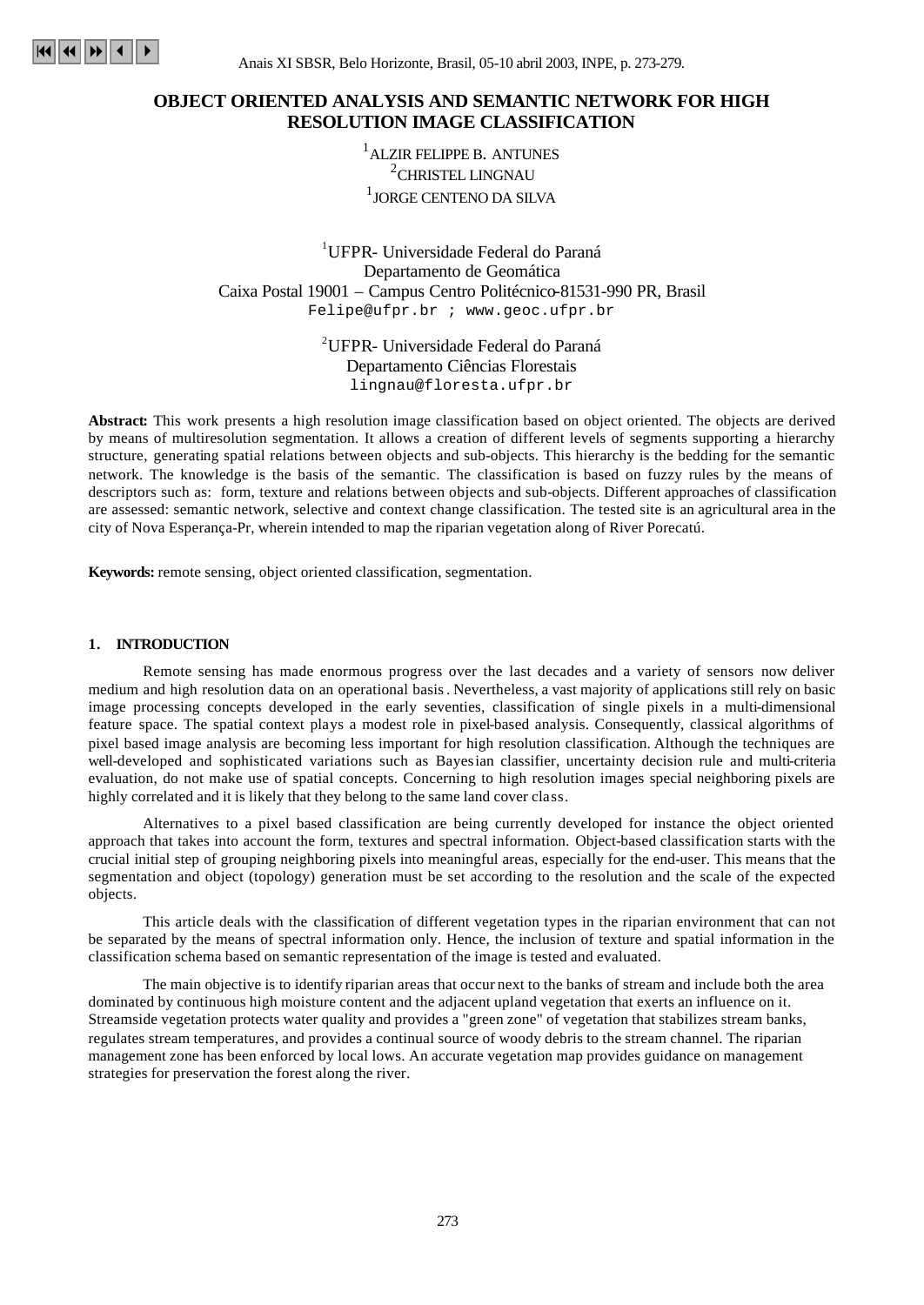#### **2 - STUDY AREA**

The study area in Figure 1 is located in the North of the State of Paraná (South Brazil), municipality of Nova Esperança and involves an area of 2,380 hectares. This area has been undertaking for sustainable forest preservation. Most of the original riparian environment was exploited along the last three decades for agricultural activities. A Governmental Project called "Paraná 12 meses" intends to map the entire remaining riparian environment for land management. The available data for that study was an Ikonos multispectral image, four bands, and topographic map besides an extensive field data collection.



### **3 - METODOLOGY**

#### **3.1 Segmentation**

Semantic information necessary to interpret an image is not represented in single pixels but in meaningful image objects and their mutual relations. The use of semantic information in classification is an important goal for the thematic accuracy.

Since the image consists of pixels the first step in the object oriented approach is group adjacent pixels by the means of region growing technique. It starts with one pixel shaping one image object or region the merge continues until an user specified criteria is reached. The merge decision is based on local homogeneity criteria. The algorithm guarantees a regular spatial distribution of treated image objects. The underlying patented algorithm is essentially a heuristic optimization procedure, which minimizes the average heterogeneity of image objects for a given resolution over the whole scene. Heterogeneity itself is based not only on the standard deviation of image objects but also on their shape. Weighting between spectral and shape heterogeneity enables an adjusting of segmentation results to the considered application (WILLHAUCK et al, 2000, BAAATZ & SCHÄPE, 2000)

The stop criterion for the region-merging process is given by the parameter "scale" and can be edited by the user. It determines the maximum allowed overall heterogeneity of the segments. The larger the scale parameters for one data set, the larger are the image objects. For a given scale parameter, the size of the resulting objects depends on the data characteristics and the map objective. Since the scale parameter can be modified a set of different segmented images can be obtained. The objects generated in a coarser segmentation will inherit the information of smaller objects produced in finer scale parameter segmentation.

This creates a hierarchical network of image objects. Each image object knows its super-object and its subobjects. That allows the introduction of context into classification process. In this application three different level approach were used to enable the description of super and sub- objects relationships. The relations between the objects can be described by edges or links forming the semantic net. Besides, a concrete representation of the objects relations can be achieved (KUNZ, 1999). Therefore, the feature space have to be extended to spectral as well as non spectral features, which can contribute to an improved distinction between the defined object classes. Thus, geometrical and structural features are taken into account. Figure 2 shows the different degrees of generalization in the images A, B and C. The relationships of the objects depend on the user knowledge, besides the form of the objects can provide hints of image interpretation. Form and color enable the associative perception of the objects and its likely class.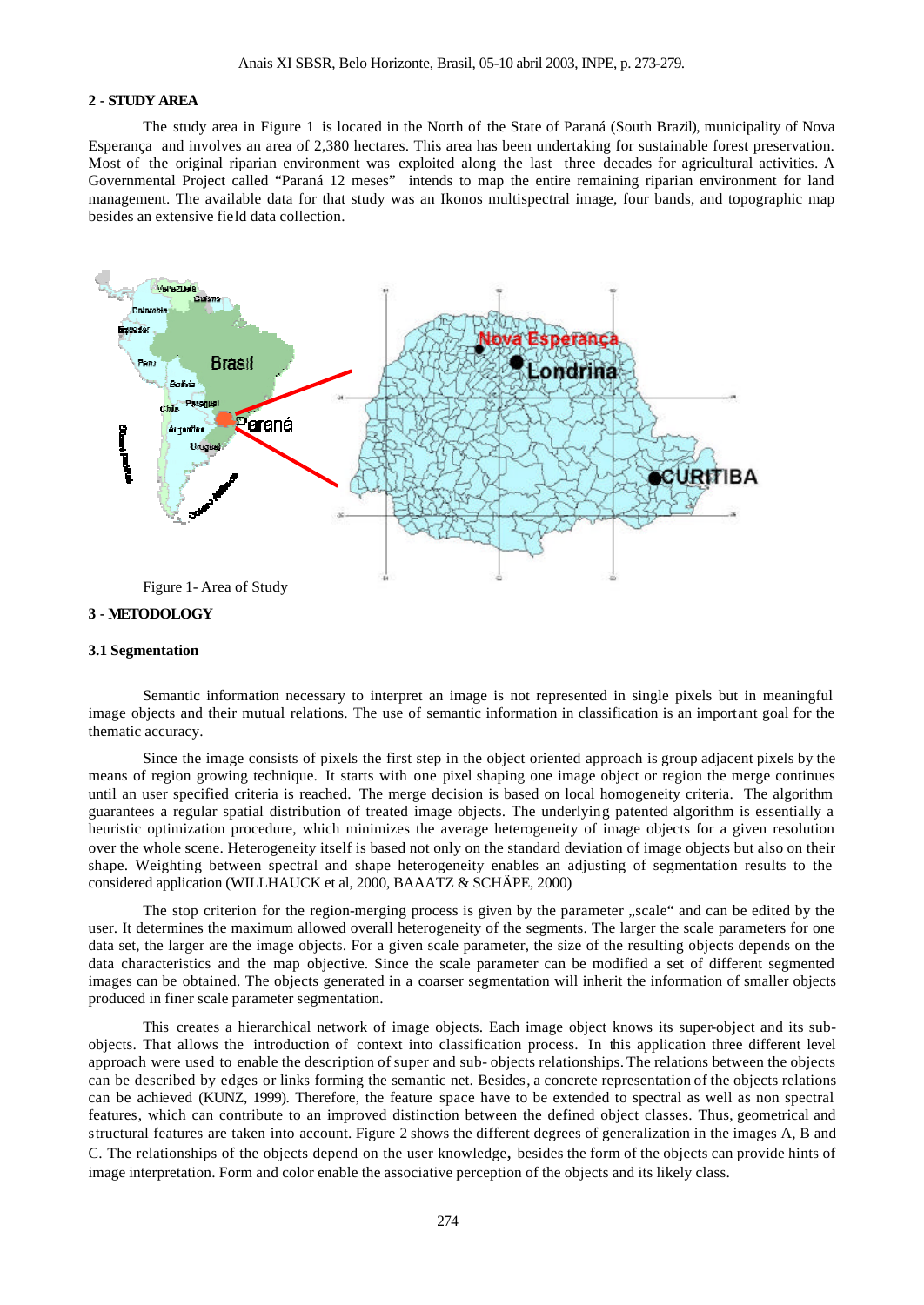



.

Another important aspect of understanding the content of an image is context. There are two types of contextual information: environmental, which describes the situation of the image (basically time, sensor and location) and local context, which describes the relationships of objects to each other within a certain area of the image – usually neighborhood relationships. In order to model spatial context it is necessary to link them different sized image objects hierarchically and to represent their (semantic) scale relationships. From a classification point of view now the objects non-intrinsic properties such as neighborhood relationships or being a sub-object or super-object are describable. Figure 3 shows the semantic structure based on hierarchical relation between the different segmentation level.



Figure 3- Semantic net based on prior knowledge and image interpretation. P3, P2 and P1 are the segmentation level.

Figure 3 shows a concept net with spatial relations. The spatial relations are realized as attributes relations among the objects base on knowledge. The specialization of an image objects is described by the *is\_a*. This link type introduces the concept of inheritance. The link *part\_of* indicates the object sub-division.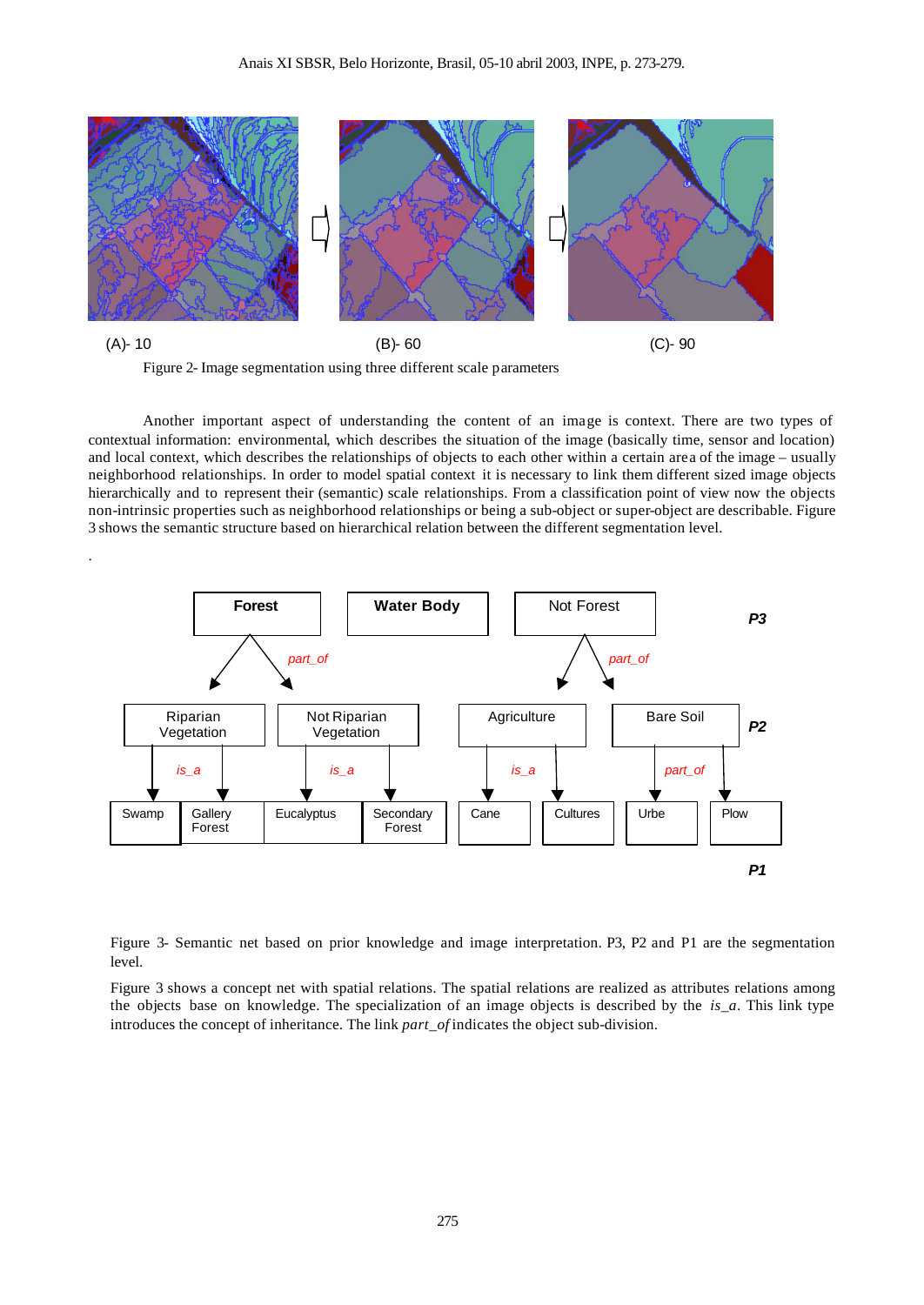#### **3.2- Classification**

In this case, the classification was based on fuzzy logic. Each class of a classification scheme contains a class description. Each class description consists of a set of fuzzy expressions allowing the evaluation of specific features and their logical operation. The control knowledge is represented explicitly by a set of rules. Each rule is composed of a condition and an action part. The condition is formulated by the means of parameters or class descriptors

The formulation of the rules for classification based on segmentation is carried out by the context information and the classes relationships. A hierarchical network is topologically definite, i.e. the border of a super object is consistent with the borders of its sub objects. .

 The classes were described using spectral and shape information. Table 1 shows the list of used parameters. Generally in higher hierarchy spectral information could yield good results, such as mean, brightness and ratio. To distinguish different objects which are very close spectrally form parameters such density, asymmetry and shape index could be useful. The features concerning to texture are based on sub object analysis. The texture features might be related to spectral information or spatial information of the sub objects.

| Parameters used in Fuzzy Functions                                                                                                                                                   |
|--------------------------------------------------------------------------------------------------------------------------------------------------------------------------------------|
| Mean: $m_{\overline{b}} = 1/n \sum_{i=1}^{n} c_{l_i}$ $m_k$ is the layer mean $c_{li}$ all layers <b>n</b> number of pixels.                                                         |
| Brighness: $br = 1/n_b \sum_{i=1}^{n_b} c_i$ ; Sum of mean values of the layers containing the spectral information divides by their quantity computed for an image object.          |
| Ratio: $r_b = m_b / \sum_{i=1}^{n_b} c_i$ ; ratio of layer <b>b</b> is the layer mean $m_b$ , divided by the spectral sum of all spectral layer mean values $\sum_{i=1}^{n_b} c_i$ . |
| Shape Index: $g_i = l / 4\sqrt{A}$ ; It's the border length $l$ of the image object divided by four times square root of the area;                                                   |
| Texture $s = \sqrt{\sum (X_i - m)^2 / n - 1}$ , where $X_{l_i} = \text{gray level layer } l_i$ , $\mu = \text{mean of sub-objects}$ , $n$ number of sub-objects.                     |

Table 1- Class Descriptors

A fuzzy rule can have one single condition or can consist of a combination of several conditions, which have to be fulfilled for an object to be assigned to a class. In case of vegetation classification the spectral information of the infrared channel has played and important role. In other hand parameters such shape index and asymmetry can be used to discriminate objects, which differ in shape.

The strategy for the classification was multi-resolution segmentation, which uses information provided by small object primitives to label large scale objects (scale parameters: 10, 60, 90). The selection of scale parameters was purely empiric. The primitive objects in 10 scale, generates bigger objects in 60 scale, and so on.

The classification was based on specialization (Figure 4), that means, starts with bigger objects (the first segmented image) few classes can be depicted, i.e. *forest* and *non forest*, these classes could be divided in sub-classes in the smaller segments, i.e., *swamp* and *eucalyptus*, according to the semantic net. The purpose is to deliver basic information for the classification of level 3 **,** to level 2 and finally to level one (smaller objects) **.**The process of subdivide parent classes in child sub-classes might take on account supplementary data such as river, lake and roads. The existence of the class *swamp vegetation* depends on existence of river (Figure 4). All the objects are liked within a semantic network that is automatically derived from multi-resolution segmentation. The links between objects and among the layers can be used to formulate the class decision rule.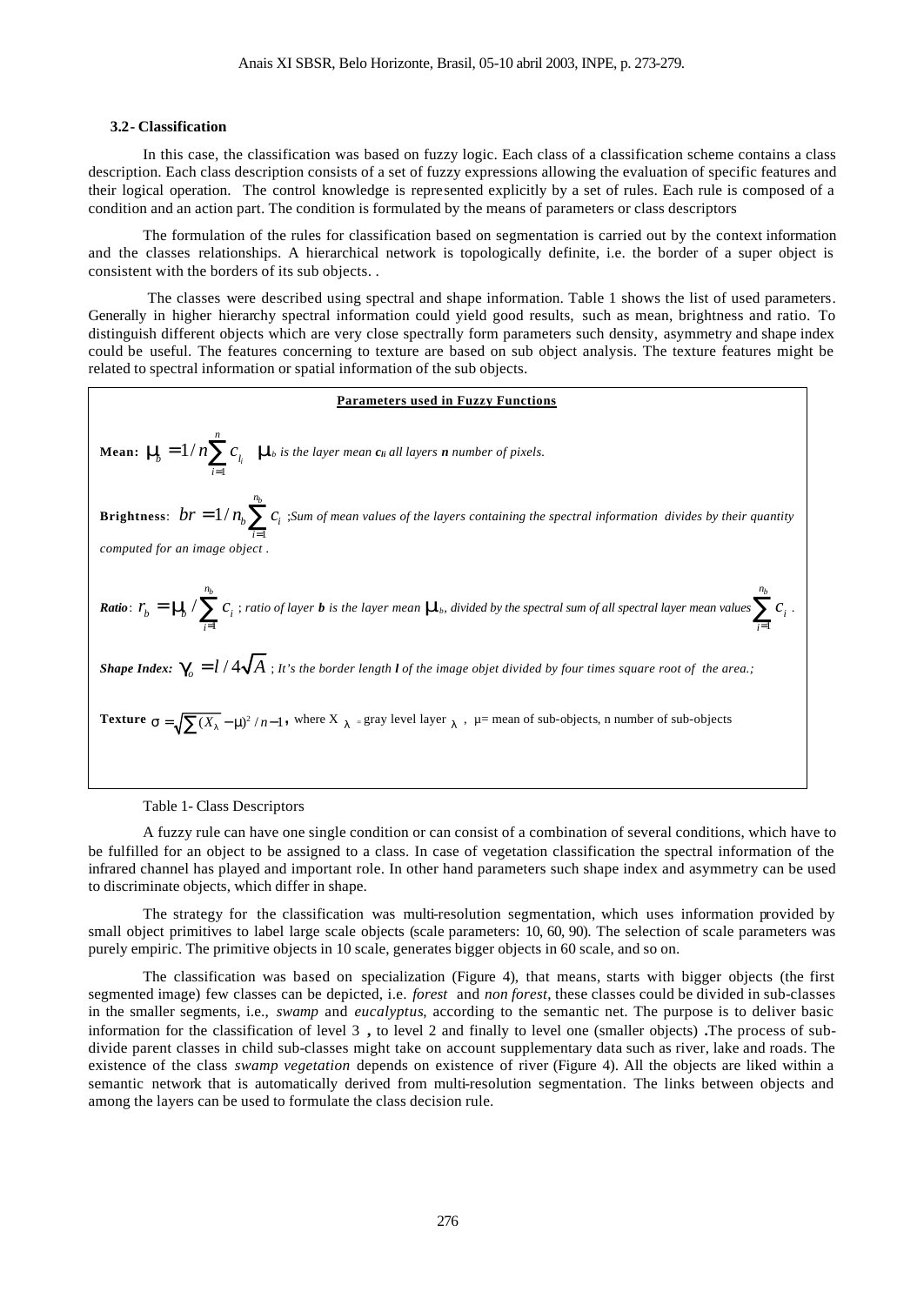| <b>Classes</b>                                                    | <b>Image</b> | <b>Fuzzy Rule</b>                                                                                                                                                                                                       |
|-------------------------------------------------------------------|--------------|-------------------------------------------------------------------------------------------------------------------------------------------------------------------------------------------------------------------------|
| Forest<br><b>Not Forest</b>                                       |              | astaklines di<br>127.5 159.4 191.3 223.1 255.0<br>95.6<br>63.8<br>1.5<br>95.6<br>31.9<br>63.8<br>255.0<br>127.5<br>159.4<br>191.3<br>5.9<br>Vegetation<br>Not Vegetation<br>Spectral parameters<br>Forest<br>Not Forest |
| Riparian<br><b>Not Riparian</b><br><b>Super Class: Vegetation</b> |              | Existence of class River<br>Riparian<br>Not Riparian                                                                                                                                                                    |
| <b>Swamp</b><br><b>Gallery Forest</b><br>Super Class: Riparian    |              | 0.88<br>0.38<br>0.0<br>0.50<br>0.25<br>Swamp<br><b>Gallery Forest</b><br>Spectral parameters<br>Forest<br>Gallery F.<br>Swamp                                                                                           |

Figure 4- Classification based upon different hierarchical level. Specialization process.

## **4- CLASSIFICATION RESULTS AND ACCURACY ASSESSMENT**

The classification result was compared to another classification based on Bayesian Theory. Some classes such as *swamp vegetation* and *agriculture* had a spectral overlap. Those classes without context information could no be depicted. A detailed comparison of the accuracy assessment using *Tau* is given in Table 2. The contextual classification had a higher consistency especially the classification of *swamp vegetation (varzea)* and *agriculture*. This can be explained with hierarchy classification whereas the relationships between classes were taken into account. The spectral information was not enough to distinguish some classes, hence, objects categorization depends on the relation between objects and sub objects. Figure 5 shows the object oriented classification result Ikonos image. The accuracy of this map was significantly better than Bayesian statistical approach.

| <b>Classes</b>          | Assessment        |                 |
|-------------------------|-------------------|-----------------|
|                         | <b>Contextual</b> | <b>Bayesian</b> |
| <b>Swamp Vegetation</b> | 0.786             | 0.453           |
| Agriculture             | 0.778             | 0.456           |
| Eucalyptus              | 0.710             | 0.634           |
| Riparian vegetation     | 0.754             | 0.560           |

Table 2- Tau's Coefficient of Accuracy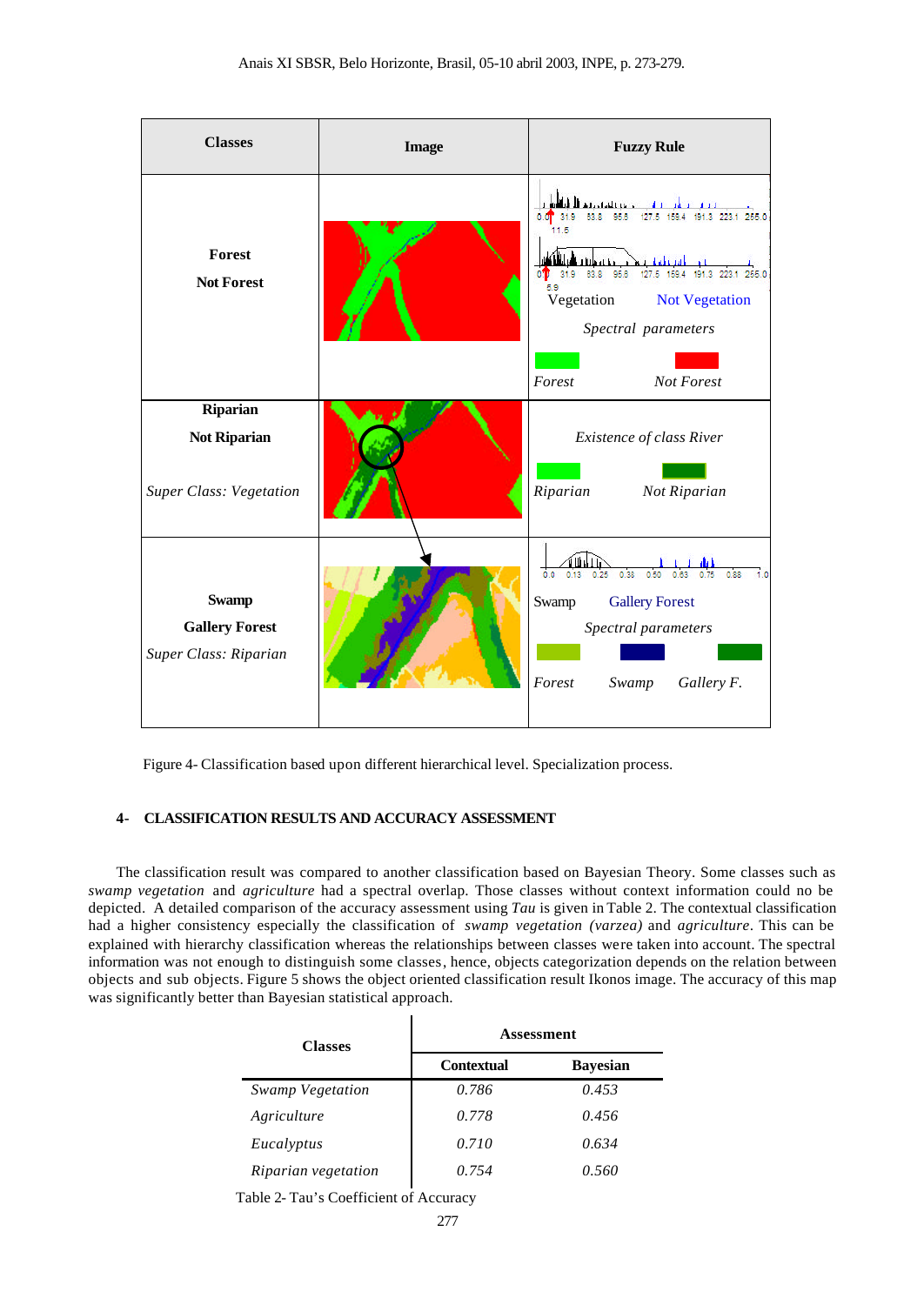

Figure 5- Object oriented classification image.

#### **5 CONCLUSIONS**

Regarding the complex and different structures of vegetation, *riparian forest*, *eucalyptus* and *swamps*, multiresolution segmentation is well suited to generate image objects and to build up spatial relations. In addition contextual information can be used to enhance a classification in terms of applying semantic knowledge to analyses an image. In the present example *swamp vegetation* could be distinguish of moisture bared soil by the means of the context.

First experiences with an extended feature base and a special segmentation process confirm the efficiency of the concept by leading to a better separability of object classes. For a larger knowledge base in the step of semantic classification, more suitable features were desirable and should be found. News features could help in the decision process to obtain a more accurate result. The determination of good valuation functions for spectral as well as nonspectral features in the decision process in the semantic network might be a complex and time consuming task. The structure of the semantic net is still simple, but can be extended in an easy way by adding new concepts and links.

Experience from currently applications demonstrates that segmentation-based classification is in many instances superior to traditional per-pixel methods mainly on high resolution images.

Finally, it might be stated that the presented method and implementations are representing an important progress because it is obvious that a multisensoral analysis is needed to realize the full potential of remotely sensed data. Furthermore for vegetation types detection, the context and semantic rules a fundamental to overcome the constrains of conventional classification methods.

#### **ACKNOWLEDGEMENT**

My gratefulness to IPF (Institute of Photogrammetry and Remote Sensing of University of Karlsruhe, Germany) to provide the software and Paraná 12 meses Project for the data availability.

#### **6 RERERENCES**

Baatz, Martin & Schäpe, Arno. 1999. **Objected oriented and multiscale image analysis in semantic** network. in 2<sup>nd</sup> International symposium on operational remote sensing. itc. netherlands. dispinivel: www.itc.nl

Baatz, M Schape, a. 2001. **Methods and Concepts**. Munchen. disponivel em: www.definiens.com.

Blaschke, T, Lang, S, Lorup,E, Strobl, J & Zeil, P. 2000. **Objected oriented image processing in an integrated gis/remote sensing environment and perspectives for environmental applications**. in Environmental information for planning. vol 2. Metropilis-Verlag.

Kunz, D. **Integrated analysis of image and map data based on disjoint objects**. 1999. In Semantic Modeling for Acquisition of Topographic Information from Images and Maps, Edited by Förstner Lutz Plümer. Múnchen.